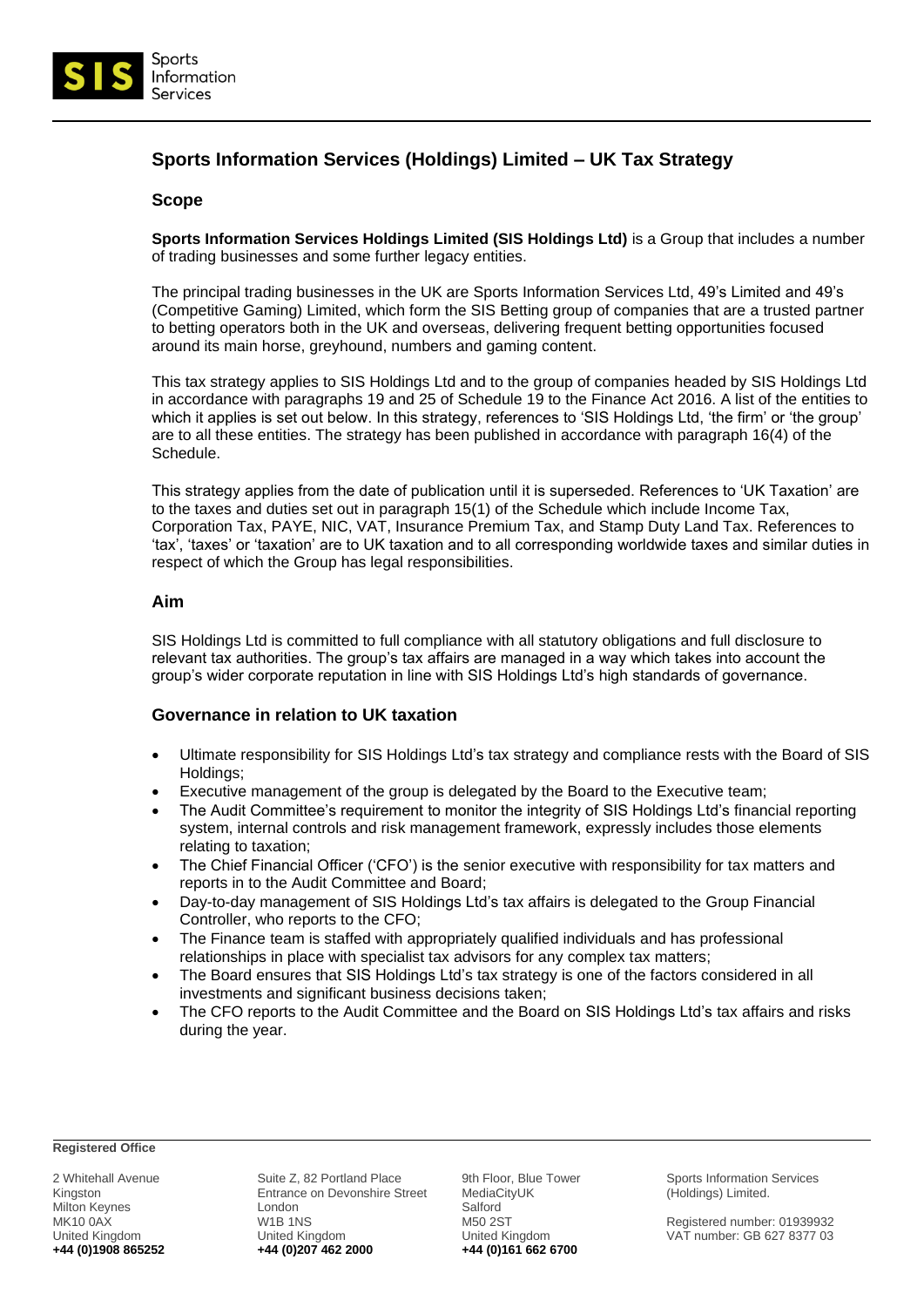

# **Risk Management**

- SIS Holdings Ltd operates a system of tax risk assessment and controls as a component of the overall internal control framework applicable to the group's financial reporting system;
- SIS Holdings Ltd seeks to reduce the level of tax risk arising from its operations as far as is reasonably practicable by ensuring that reasonable care is applied in relation to all processes which could materially affect its compliance with its tax obligations;
- Processes relating to different taxes are allocated to appropriate process owners, who carry out a review of activities and processes to identify key risks and mitigating controls in place. These key risks are monitored for business and legislative changes which may impact them and changes to processes or controls are made when required;
- Appropriate training is carried out for staff within the finance team who manage or process matters which have tax implications;
- Advice is sought from external advisers where appropriate.

# **Attitude towards tax planning and level of risk**

SIS Holdings Ltd manages risks to ensure compliance with legal requirements in a manner which ensures payment of the right amount of tax.

When entering into commercial transactions, SIS Holdings Ltd seeks to take advantage of available tax incentives, reliefs and exemptions in line with, and in the spirit of, tax legislation. SIS Holdings Ltd does not undertake tax planning unrelated to such commercial transactions.

The level of risk which SIS Holdings Ltd accepts in relation to UK taxation is consistent with its overall objective of achieving certainty in the group's tax affairs. At all times SIS Holdings Ltd seeks to comply fully with its regulatory and other obligations and to act in a way which upholds its reputation as a responsible corporate citizen. In relation to any specific issue or transaction, the Board is ultimately responsible for identifying the risks, including tax risks, which need to be addressed and for determining what actions should be taken to manage those risks, having regard to the materiality of the amounts and obligations in question.

# **Relationship with tax authorities**

SIS Holdings Ltd is committed to the principles of openness and transparency in its approach to dealing with tax authorities wherever it operates around the world. All dealings with the tax authorities and other relevant bodies will be conducted in a collaborative, courteous and timely manner. The aim would be to strive for early agreement on disputed matters, and to achieve certainty wherever possible.

**Registered Office**

2 Whitehall Avenue Kingston Milton Keynes MK10 0AX United Kingdom **+44 (0)1908 865252**

Suite Z, 82 Portland Place Entrance on Devonshire Street London W1B 1NS United Kingdom **+44 (0)207 462 2000**

9th Floor, Blue Tower MediaCityUK Salford M50 2ST United Kingdom **+44 (0)161 662 6700**

Sports Information Services (Holdings) Limited.

Registered number: 01939932 VAT number: GB 627 8377 03